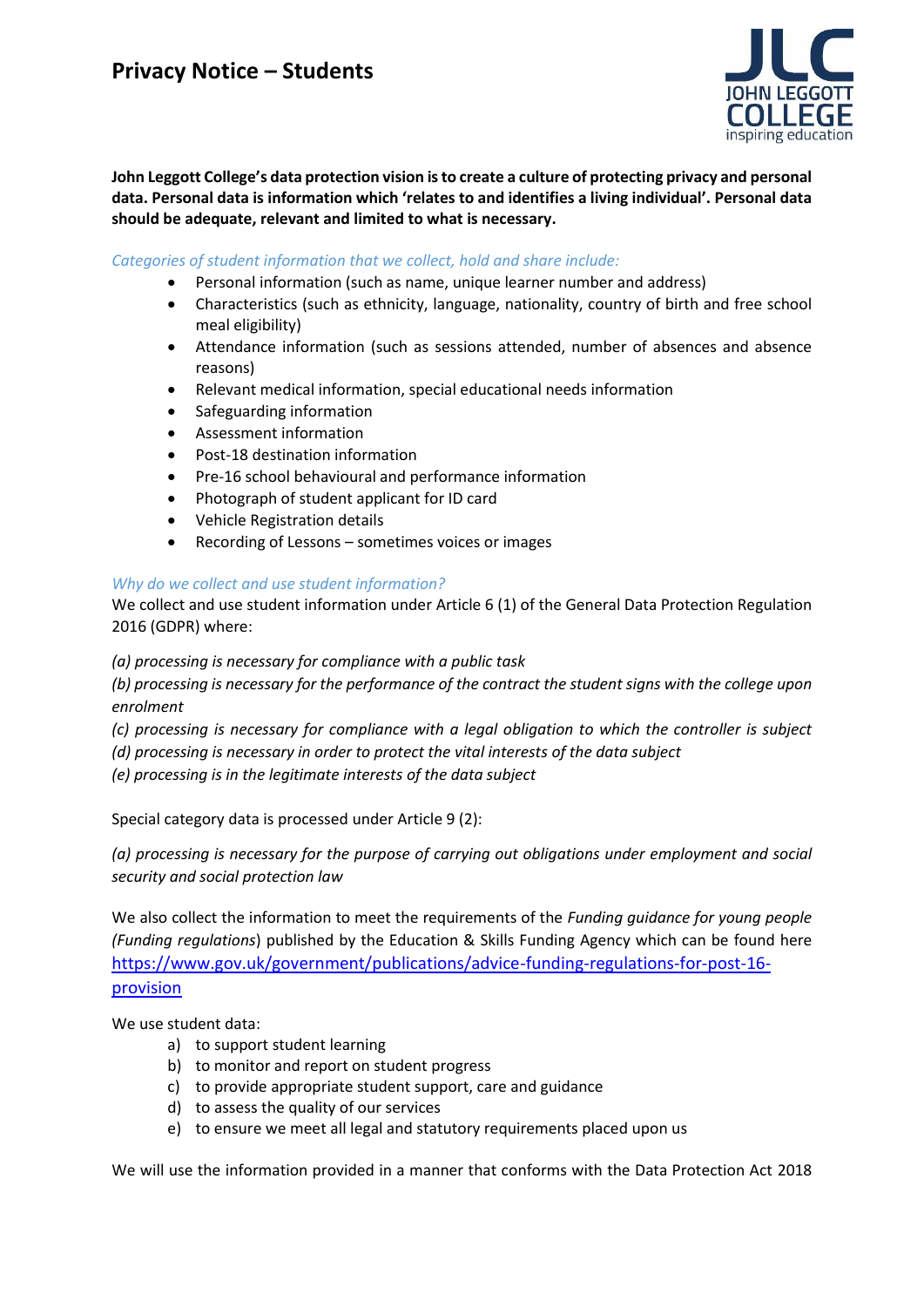

(DPA 2018), the UK GDPR and the Human Rights Act 1998.

We do not undertake any automated decision making.

The College is committed to being transparent about how it collects, uses, stores and deletes data and to meeting its data protection obligations.

#### *Collecting student information*

Whilst the majority of student information you provide to us is mandatory, some of it is provided to us on a voluntary basis. In order to comply with the GDPR, we will inform you whether you are required to provide certain student information to us or if you have a choice in this.

### *Storing student data (how long is data held for)*

Retention of records is based on the principle that your personal data will not be kept for longer than is necessary to achieve the purpose(s) for which it is processed. The College operates within statutory and best practice timescales for the retention of data. Data retention times are outlined in our separate Data Retention Policy.

#### *How we transfer your personal information outside of the EEA*

We do not transfer your personal data outside of the EEA without the consent of the individual.

#### *Why we share student information*

We do not share information about our students with anyone without consent, unless the law and our policies allow us to do so.

We share students' data with the Department for Education (DfE) and the Education & Skills Funding Agency (ESFA) on a statutory basis. This data sharing underpins funding and educational attainment policy and monitoring. We are required to share information about our students with the DfE under regulation 5 of The Education (Information about Individual Students) (England) Regulations 2013.

The DfE and the EFSA have robust processes in place to ensure the confidentiality of our data is maintained and there are stringent controls in place regarding access and use of the data. Decisions on whether DfE releases data to third parties are subject to a strict approval process and based on a detailed assessment of:

- o who is requesting the data
- o the purpose for which it is required
- o the level and sensitivity of data requested: and
- o the arrangements in place to store and handle the data

To be granted access to student information, organisations must comply with strict terms and conditions covering the confidentiality and handling of the data, security arrangements and retention and use of the data. For more information about the department's data sharing process, please visit: <https://www.gov.uk/data-protection-how-we-collect-and-share-research-data>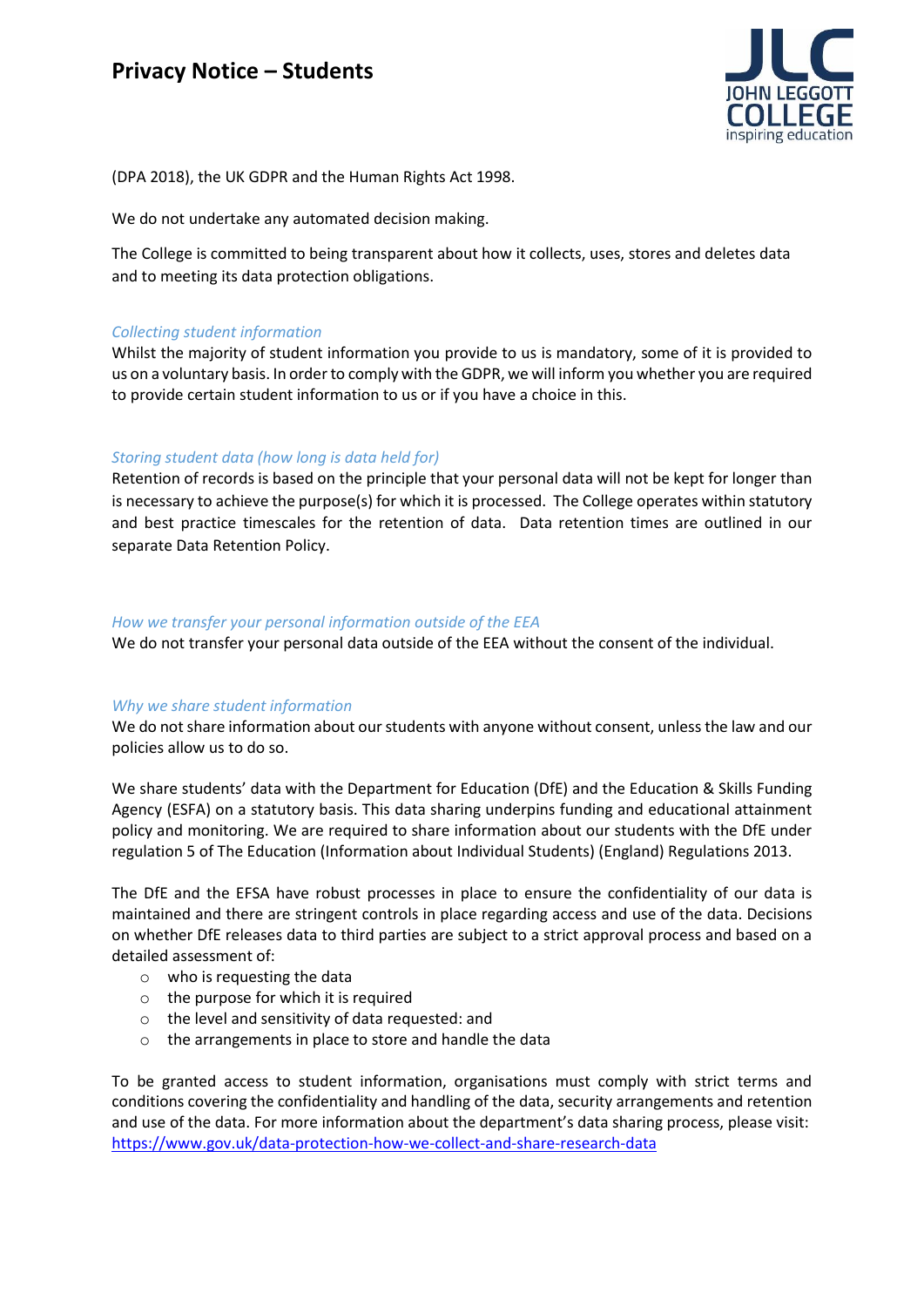

To contact DfE: <https://www.gov.uk/contact-dfe>

### *Who do we share student information with?*

We routinely share student information with:

- Department for Education (DfE)
- Parents / Guardians
- Local Health Authorities
- Education and Skills Funding Agency
- JCQ and examination boards
- Careers Service (destination data)
- Local authorities
- RCU (Market Intelligence & Research in Education)
- Apprenticeship Services
- Cull Micro Imaging
- Bank (for Bursary students)
- UCAS (University applications)
- Former school
- Student Finance (for Advanced Learner Loans students)
- On-line employability systems e.g. Grofar
- Data Analaysts e.g. Strata

We occasionally share student information with:

- CEDAR
- HE Partners including NCOP & LincHigher
- Advanced Partners (Wilberforce & Franklin Colleges)
- Social Services
- Police / Emergency Services
- Insurers
- Auditors
- HSE/Other Regulatory Bodies
- MIS Consultants
- Marking Bodies e.g. MarkMate
- Work Experience Platforms e.g. Spring Pod
- Screen Cast of Matic

Otherwise, before sharing information with a third party, we will either obtain your consent or establish that the sharing is necessary (which includes ensuring that the data shared is kept to a minimum), fair and otherwise within the law.

We will not pass your information to third parties for direct marketing purposes.

### *Data collection requirements*

To find out more about the data collection requirements placed on us by the Education & Skills Funding Agency via the 'Individualised Learner Record' please go to [https://www.gov.uk/government/collections/individualised-learner-record-ilr#2017-to-2018](https://www.gov.uk/government/collections/individualised-learner-record-ilr) [individualised-learner-record-\(ilr\)-data](https://www.gov.uk/government/collections/individualised-learner-record-ilr)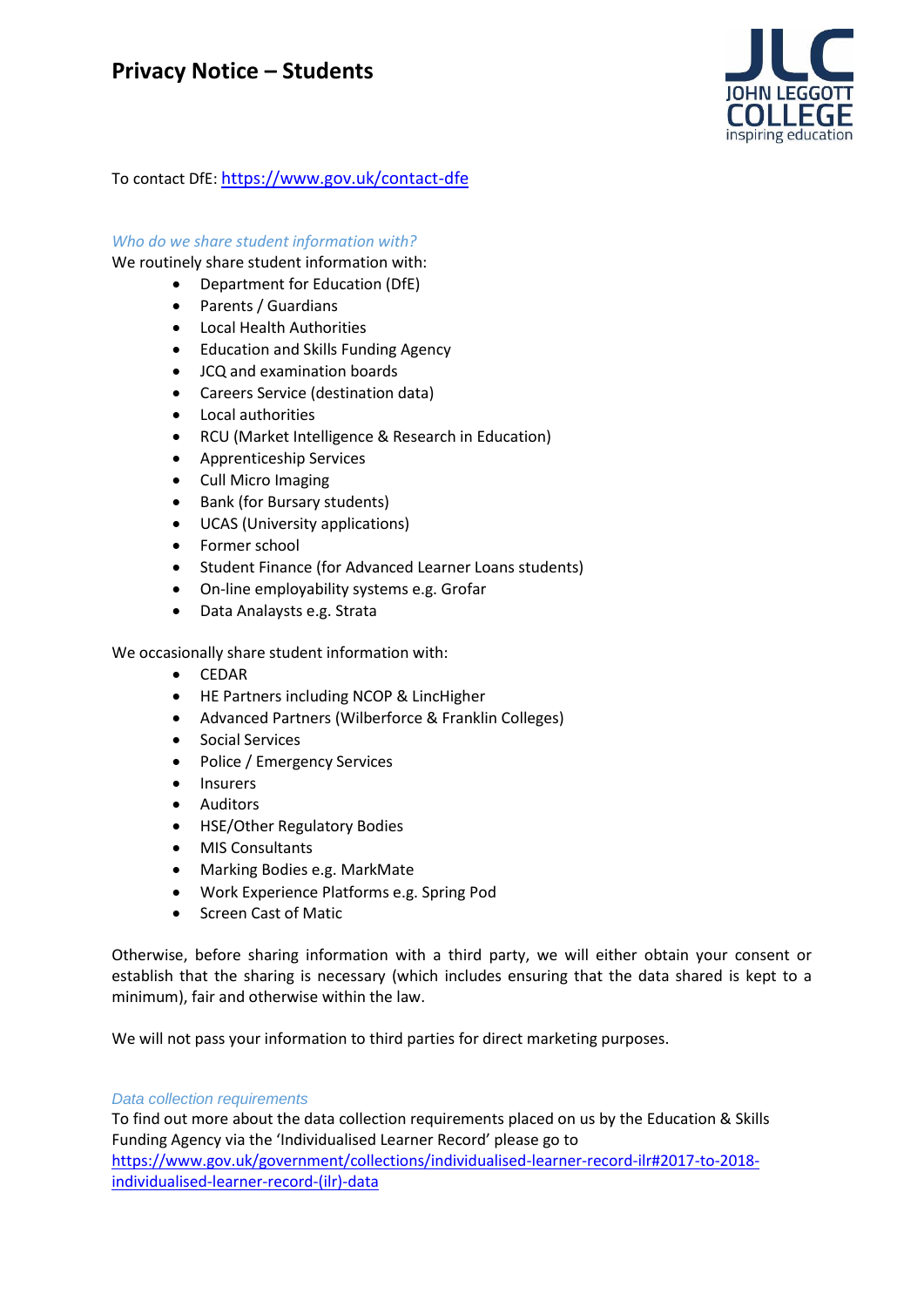

### *Our students aged 16+*

We will also share certain information about students aged 16+ with the local authority and / or provider of youth support services as they have responsibilities in relation to the education or training of 13-19 year olds under section 507B of the Education Act 1996.

This enables them to provide services as follows:

- post-16 education and training providers
- youth support services
- careers advisers

For more information about services for young people, please visit the local authority website.

For students enrolling for post 16 qualifications, the Learning Records Service will provide us with a student's unique learner number (ULN) and may also provide us with details about the student's learning or qualifications.

### *Requesting access to your personal data*

Under data protection legislation students have the right to request access to information about them that we hold. To make a request for this, please email [beckyrobinson@leggott.ac.uk](mailto:beckyrobinson@leggott.ac.uk) who will process the request in capacity as the College's Data Protection Officer.

You also have the right to:

- object to processing of personal data that is likely to cause, or is causing, damage or distress
- prevent processing for the purpose of direct marketing
- object to decisions being taken by automated means
- in certain circumstances, have inaccurate personal data rectified, blocked, erased or destroyed
- claim compensation for damages caused by a breach of the Data Protection regulations
- make a subject data access request (please see data protection policy on our website)

If you have a concern about the way we are collecting or using your personal data, you should raise your concern with us in the first instance, or directly to the Information Commissioner's Office at <https://ico.org.uk/concerns/>

### *Contact:*

If you would like to discuss, or require clarification regarding this privacy notice, please contact:

- o Data Protection Officer **Becky Robinson**
- 
- o Telephone number 01724 407061

o Email address [beckyrobinson@leggott.ac.uk](mailto:beckyrobinson@leggott.ac.uk)